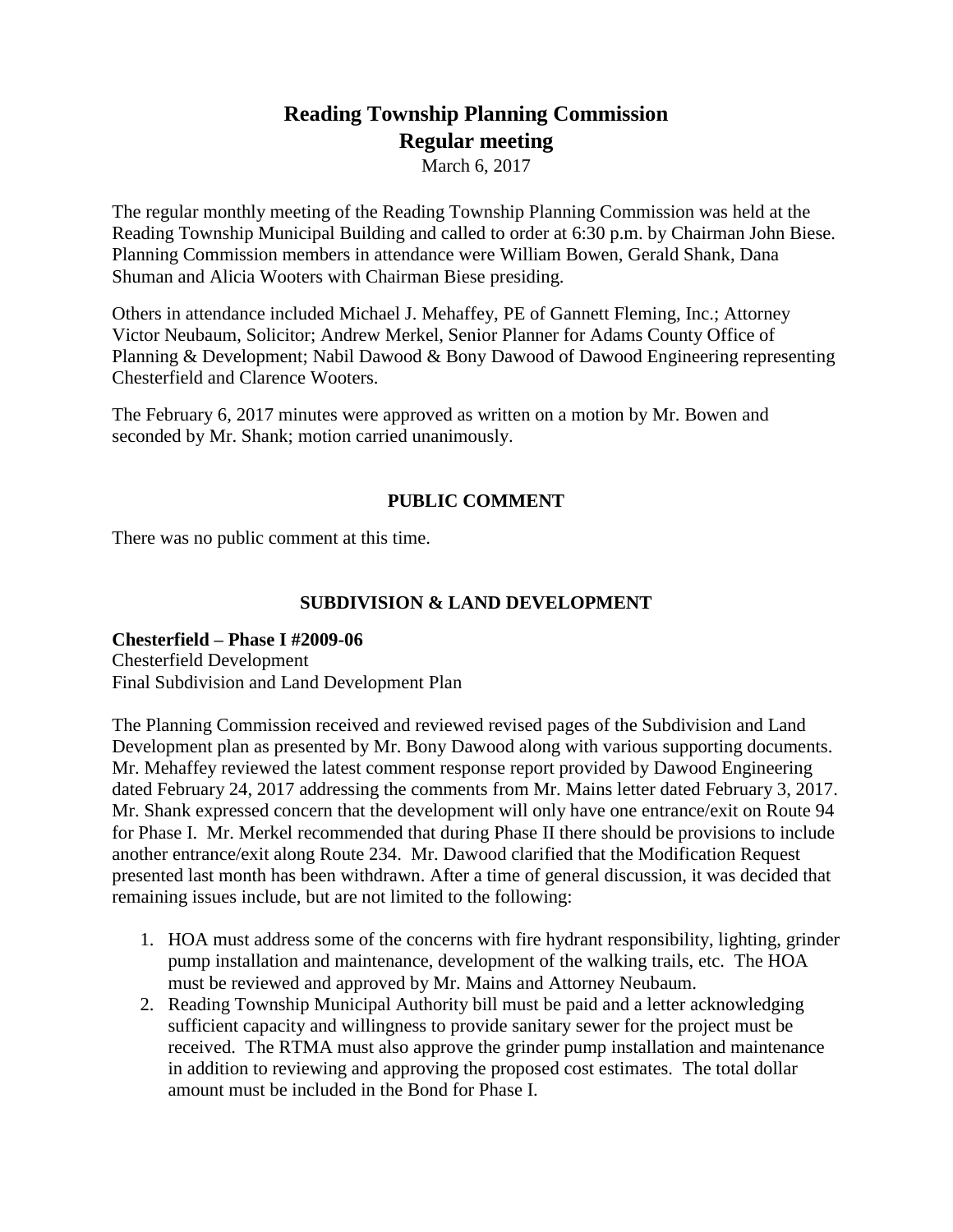- 3. A detailed developers' agreement must be provided for review and approval by Mr. Mains and Attorney Neubaum.
- 4. Written documentation from Department of Environmental Protection must be received and reviewed by Mr. Mains regarding General Permit No. 5 and No. 7 clarifying the permits are still valid.
- 5. Clarification, documentation, and financial surety must be provided detailing the Water Main System that is proposed for the development. Mr. Dawood mentioned they are considering developing their own on-site water system. This will require DEP input and compliance with Township Ordinance. The agreement with York Water Company and the Township when the water lines were placed in Hampton Heights is also to be reviewed.
- 6. The original Adams County Court recorded Stormwater Management/Best Management Practices Facilities and Maintenance Agreement must be received by the Township.
- 7. Upon completion of the above-mentioned items and any other issues, a final Plan Set must be received with all seals, certifications and signatures.

On a motion by Mr. Shank and a second by Ms. Shuman, the plan is tabled until additional information can be provided to the Planning Commission for review and consideration; motion carried unanimously.

## **Adams County Land Preservation**

499 Fish & Game Road

The Planning Commission reviewed the letter from the Adams County Agricultural Land Preservation Board that was submitted to the Board of Supervisors on February 6, 2017 regarding the Mildred Sauble farm on Fish and Game Road. On a motion by Mr. Bowen and a second by Mr. Shank, the Planning Commission agrees this is favorable easement acquisition being considered by the County for the Township; motion carried unanimously.

## **ZONING HEARING**

**Todd C. Racey #2017-01Z** Carlisle Pike

The Planning Commission received and reviewed the Zoning Hearing request for a Special Exception that was presented to hold weddings and other events at the Carlisle Pike address. Due to the packet of information consisting of 20 pages and because it was just received at the meeting, there was only time for limited discussion until each member can review the entire request. Based on a preliminary review, this request may also require a full Land Development Plan. Mr. Merkel mentioned that this type of venue is continuing to increase across the County and while there are several Township ordinances to consider, the entire project must still comply with inspections, building code compliance and all other regulations. Attorney Neubaum stated the request can be tabled until the April Planning Commission meeting allowing the members ample time to review the request and still comply with advertising and Zoning Hearing Board meeting guidelines. On a motion by Mr. Shank and a second by Mr. Bowen, the Zoning Hearing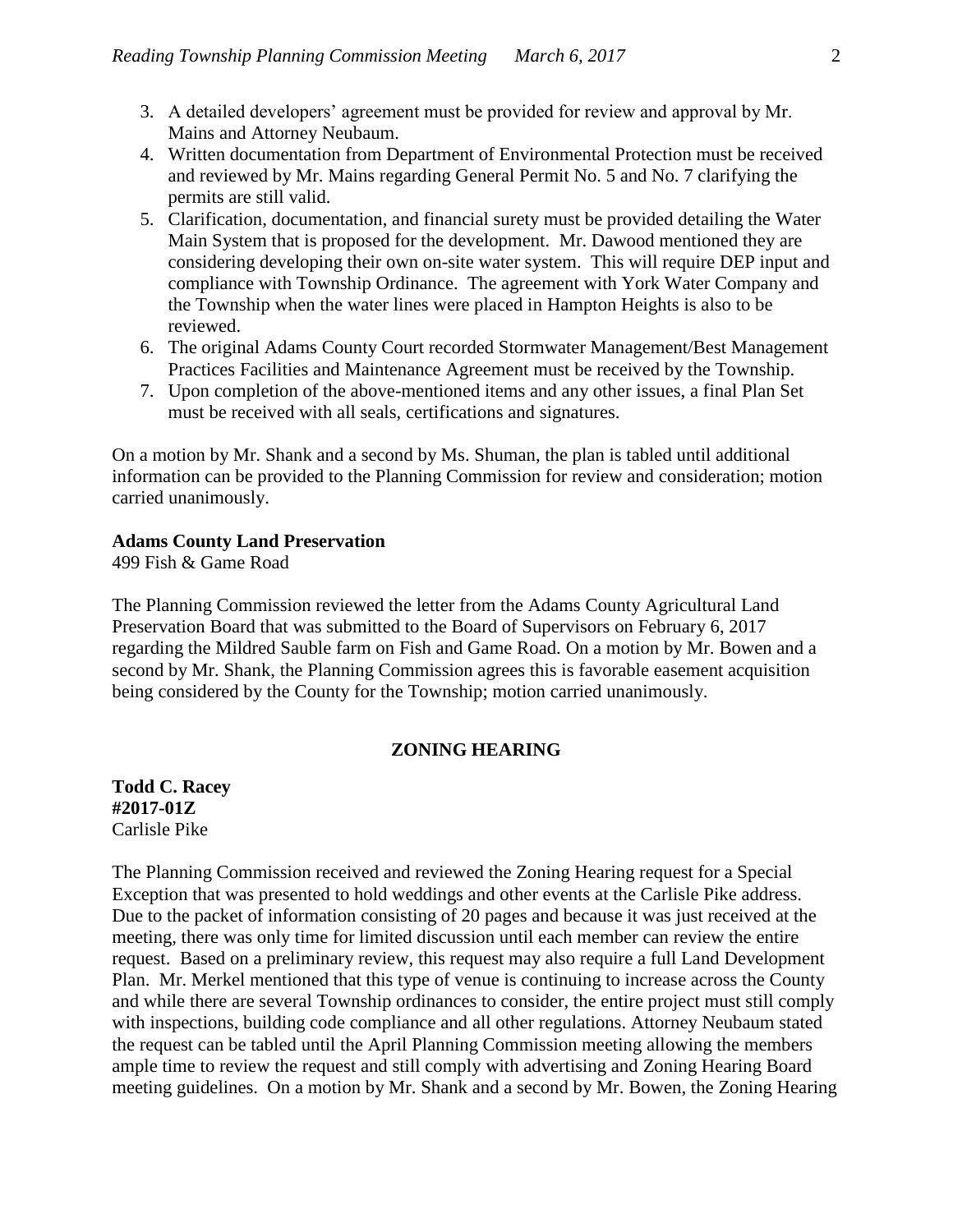Board request for a Special Exception is tabled until the April 3, 2017 Planning Commission meeting; motion carried unanimously.

**Fletcher Farm LLP #2016-03Z** Germany Road

The Planning Commission received and reviewed the final decision by the Zoning Hearing Board for the farm worker request.

### **MISCELLANEOUS**

#### **On-Lot Septic Management**

Due to a scheduling conflict, Mr. Mains was not available to provide an update to the Planning Commission. Mr. Mehaffey substituted for Mr. Mains and presented to the Planning Commission a revised draft of an Ordinance that would update Reading Township Ordinance §18 Part 2 On-Lot and Community Sewage Systems and become a supplement to the Act 537 Plan Document. Attorney Neubaum has concerns with some of the legal ramifications for inspections and will provide input at the next Planning Commission meeting. Mr. Mains is also to prepare another update that will correct some of the minor typo errors on this document prior to the next meeting. On a motion by Mr. Shank and a second by Mr. Bowen, the document is tabled until additional information can be provided to the Planning Commission for review and consideration; motion carried unanimously.

### **Recreation Plan**

Chairman Biese provided the Planning Commission with additional information on the Recreation Plan/Fee-In-Lieu-Of Document under consideration. Attorney Neubaum has been asked by Chairman Biese to review the PA Municipalities Planning Code to determine to what extent the monies collected may be used for existing involvement the Township has with the East Berlin Community Center and the Hampton Fire Company ball fields. Chairman Biese will also meet with Rob Thaeler, Principle Planner for the Adams County Office of Planning and Development to discuss some of these matters. Presently, the Township would have no need for any in-depth study or planning for additional parks within the Township, provided the Township can continue with the existing commitments mentioned above.

#### **Driveways, Alleys & Road Study**

Ms. Wooters mentioned that in light of the discussion from last month on driveway issues along Hampton alleys, there seem to be some inconsistency with enforcement and stated some of the driveways are wider than 20' and there are some parking lots that have been installed. Chairman Biese also addressed the issue of restrictions that may need to be imposed along those alleys due to the upcoming paving projects. Attorney Neubaum provided input on the legal requirements to establish weight limits, use restrictions and parking restrictions. Chairman Biese has requested Mr. Mains provide the Planning Commission a cost analysis for the Hampton alleys restriction